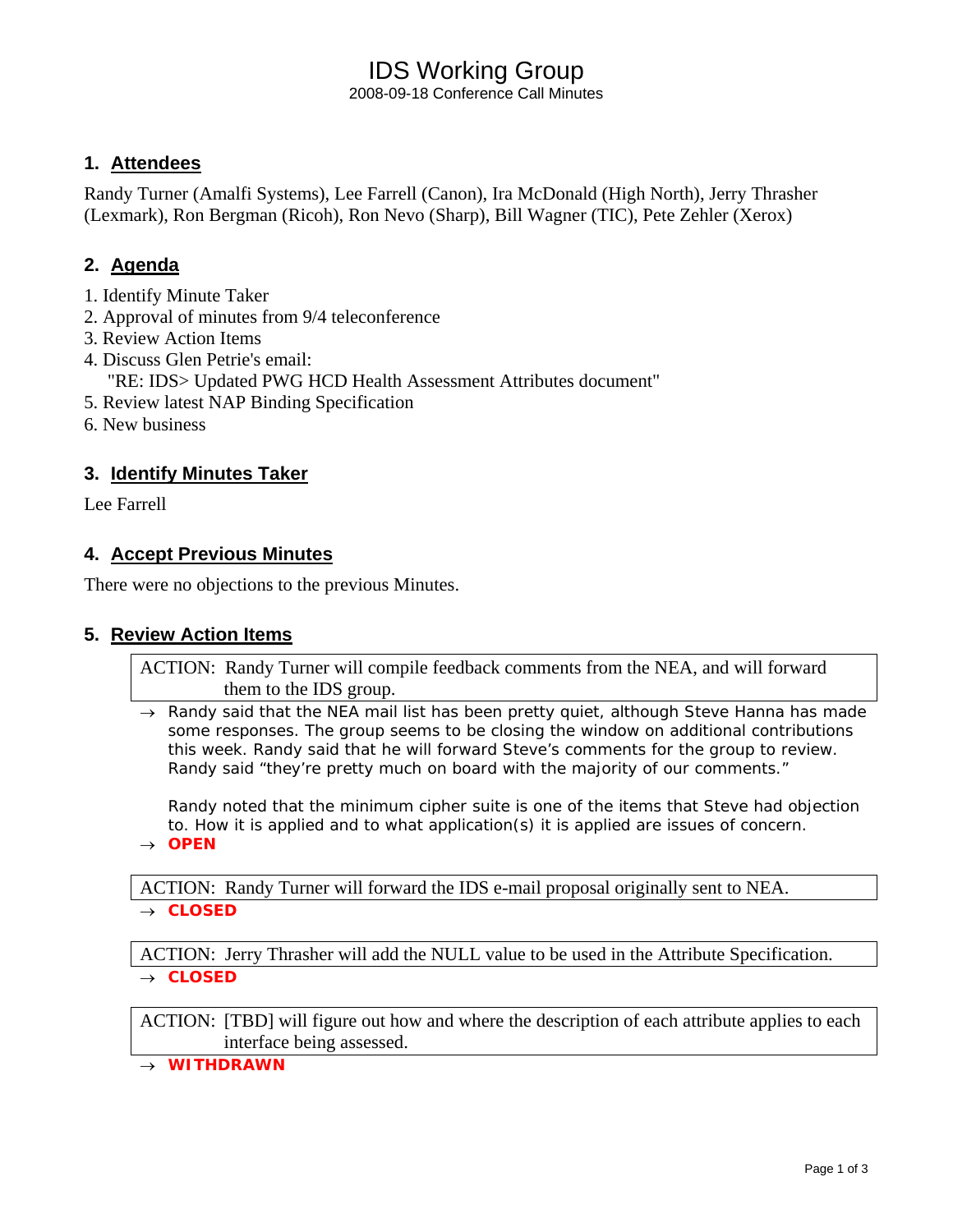## IDS Working Group

2008-09-18 Conference Call Minutes

ACTION: Ron Bergman will add string representation of versions for firmware application, resident application and downloadable application in the optional table.

#### → *CLOSED*

ACTION: Ron Bergman will update the Firewall Setting to be consistent with the new NEA format.

→ *CLOSED*

ACTION: Joe Murdock will investigate whether a PEAP request is made to a switch, and then the switch makes the request to RADIUS.

→ *Randy said no, it is invisible to a printer. He thinks an MFD would [typically] not be an authenticator. But Ron said that based on some of the Microsoft diagrams, this is not necessarily obvious. We need to verify this still. OPEN*

ACTION: Jerry Thrasher will make the following modifications to the Attributes Specification:

- 1. In the definition of HCD\_Resident\_Application\_Name, the acronym "POR" should be replaced with "power cycle."
- 2. For HCD\_Downloadable\_Application\_Name definition, change the second sentence to: "…are added via an administrative *or maintenance* offline procedure."
- 3. Remove "Applet" from Section 2.2.
- → *CLOSED*

### **6. Glen Petre's Comments on PWG HCD Health Assessment Attributes document**

Glen reviewed his comments on the PWG Health Assessment Attribute :

- 1. Add definitions for the following
	- a. Resident Application
	- b. Downloadable Application
	- $\rightarrow$  OK
- 2. For the Attributes HCD\_Firmware\_Version, HCD\_Downloadlable\_Version, HCD Resident Application Version; change the second half of the sentence from "... and can uniquely describe…" to "… and MUST uniquely describe"
	- $\rightarrow$  OK (change to "MUST uniquely").
- 3. Under HCD\_Downloadable\_Application\_Name and HCD\_Resident\_Application\_Name; move all of the content after the first sentence of each attribute to the definition section.
	- $\rightarrow$  OK
- 4. I do not understand the definition for the HCD\_Name attribute. Is this meant to be the 'user-friendly name"???
	- $\rightarrow$  The attribute title is causing confusion. Given that Model exists, it is not clear what to put in this attribute. Is it a necessary attribute? The Model name uniquely defines all devices of a particular generation. The group decided to merge the two attributes, and clean up the wording accordingly. Perhaps an example would also be useful. It should be clarified that the term is used to uniquely qualify the device for remediation purposes.